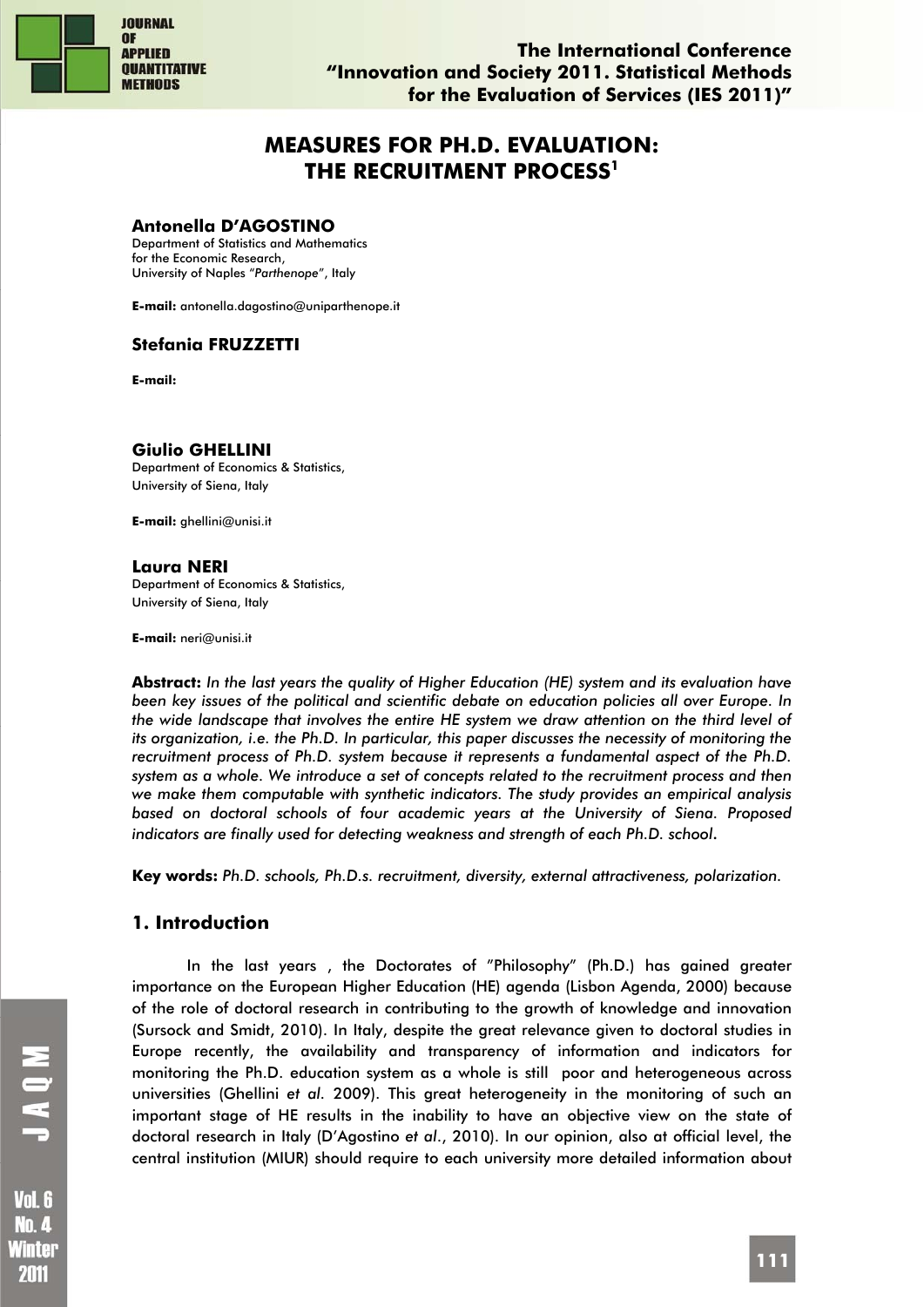

Ph.D. schools. In fact, the official evaluation process refers mainly to the six criteria/indicators defined by CNVSU (D.M. n° 290 10/10/2003), which seem not to be well specified for having a complete and homogeneous assessment of the courses. For example, the sixth criterion states that each Ph.D. course has to satisfy the course objectives, also in relation to professional outlets and to the skills achieved during the Ph.D. training; such preposition presumes that each university can be able to collect information about the Ph.D. process and outcomes. However criteria/indicators referring to outcomes are often missing. In some cases, universities have a local monitoring system on Ph.D. outcomes but often they are based on *ad hoc* procedures and surveys which are non-comparable in terms of aims and contents, collection methods, questionnaires and reference times (Campostrini, 2010; D'Agostino and Ghellini, 2011; Dequarti, Gerzeli and Giudici, 2010).

In this complicated framework, we also believe that special attention have to be related to recruitment process of Ph.D.s. because this issue is particularly neglected even if it has a determinant role in terms of level of prestige of the Ph.D. school and consequentially of the academic institution.

Indeed, also in the lower level of HE the recruitment process is not properly considered as done, for example, in UK or in the United States (Aamodt, and Kyvik, 2005, Frølich and Stensaker, 2010). Aiming at the recruitment process, the main matters to be considered are: a Ph.D. school with several applicants is attractive, a Ph.D. school that uniformly attracts students from a variety of regions has an national appreciation, a Ph.D. school that attracts students from foreign countries is internationalized, a Ph.D. school that attracts excellent students has an elevated degree of quality and again a Ph.D.'s selection strategy which does not penalize "external students" has a prominent component of openness. These are the crucial issues on which it is important to reflect in order to find appropriate indicators for measuring the Ph.D. recruitment process in Italy.

Normally the most effective recruitment programmes should be those that attract large numbers of applicants because "the more you have to choose from, the better the choice" (Herriot, 1989) but recruiting the "right" applicants could also be a higher goal. In other words, attracting and encouraging more and more candidates to apply to a Ph.D. school could be relatively easy, but the recruitment of the "right persons" takes more effort and makes a huge difference among Ph.D. schools because this mean to create a talent pool of candidates that enables the selection of the best candidates for the Ph.D. school.

For the above reasons, in this study we focus on recruitment process of Ph.D.s and we analyze it on a broad theoretical and empirical basis trying to draw conclusion for improving the current assessment of Ph.D. schools. We develop our analysis in a multidimensional context by introducing several concepts that we consider essential to cover all aspects of the recruitment process and that we believe crucial in order to discriminate among Italian Ph.D. schools. Then we put the concept into figures, defining a set of indicators, and finally we define a simple measure for aggregating them in order to calculate a composite indicator useful for writing a ranking of Ph.D. schools in terms of the recruitment process. Anyway we don't give up the multidimensional context as the message that we would like to catch is an overview over all the indicators, which allow us to pick up for each Ph.D. school the relative position according to the performances of the single indicators, highlighting which are the strength and the weakness in each of them.

Even if the empirical analysis is based on local data relative to four academic years (from 2007/2008 to 2010/2011) of the University of Siena, the discussion can be easily generalized to a wider context and the definition of objective measures proposed in this paper should be useful for different audiences, ranging from prospective graduate students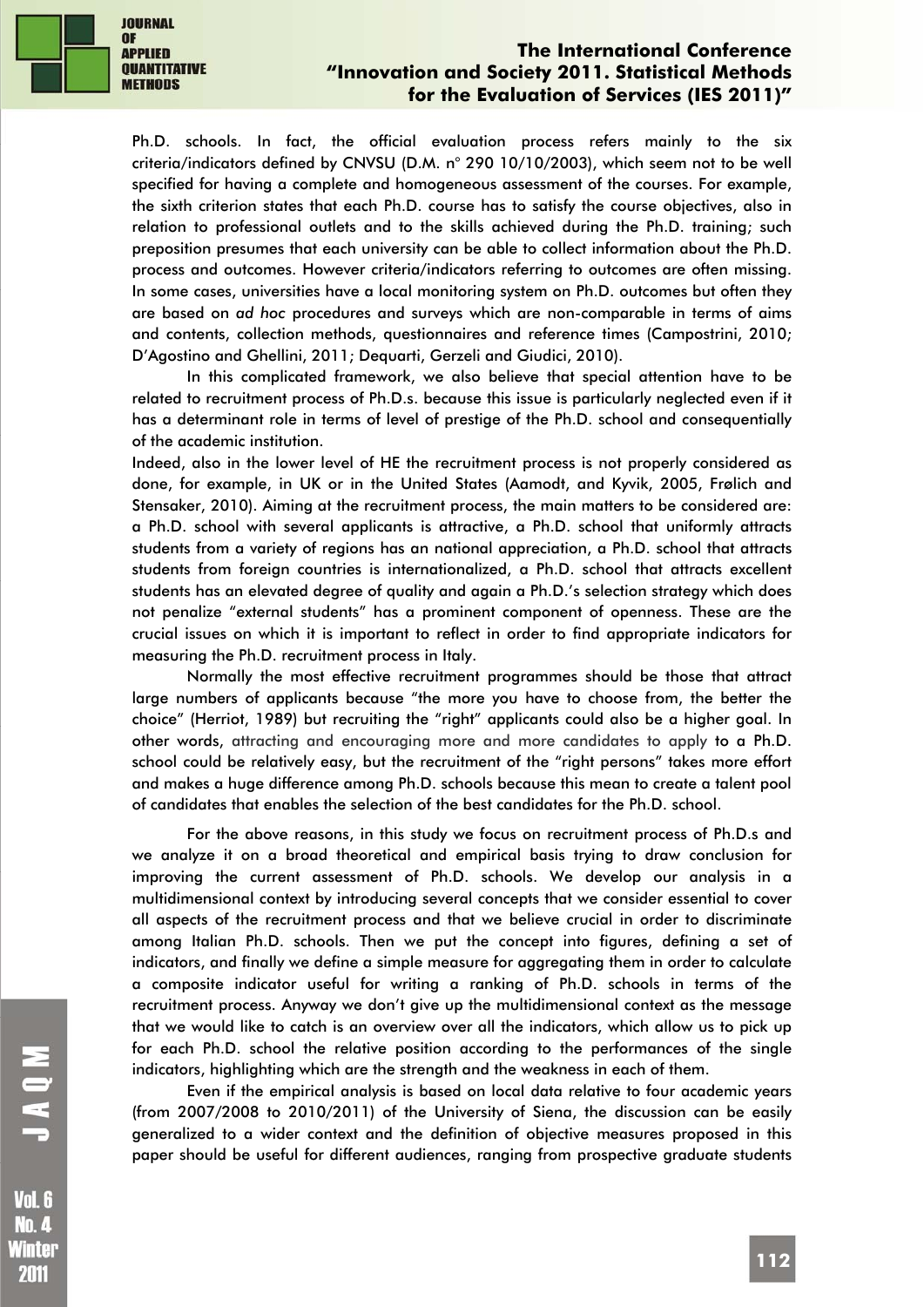

(rankings of Ph.D. schools can influence individual decisions about where to apply), to foundations and government funds, to university administrators identifying strength and weakness of their school.

In particular, the paper is organized as follows. In section 2, we briefly describe the different aspects that characterize the recruitment process and we introduce the concepts on which we develop our analysis. Then in section 3 we present the methodology used. In section 4 we discuss our empirical findings and in section 5 we report some final considerations.

### **2. Discussing on the recruitment process**

#### **2.1 Recruitment and selection phase**

The recruitment process consists of two phases: the recruitment and the selection. The recruitment is the process of identifying and attracting a group of potential candidates for a particular Ph.D. school, whereas the selection involves the series of steps by which the candidates are screened in order to choose the most suitable students for the Ph.D. training.

The basic purpose of an efficient recruitment process should be to create a pool of talent applicants to enable the selection of the best candidates for the Ph.D. school, by attracting more and more students who apply, whereas the basic purpose of selection process should be to choose the right candidates for the Ph.D. training.

Generally the recruitment and selection processes are a key factor for the success of any business as they help to find the right staff (Iles and Salaman,1995) and therefore a fortiori they should be a crucial element in the third level of HE. Despite the great importance of the Ph.D.s. recruitment process, the assessment of Ph.D. schools in terms of its quality is seriously poor in Italy.

If the recruitment process should consist of practices and activities carried on by a Ph.D. school with the primary purpose of attracting potential Ph.D.s, the monitoring of Ph.D. process should control the recruitment and the selection policy, with the aim of ensuring, as far as possible, that the best students are recruited on merit and that the recruitment process is free from bias and discrimination. From this point of view, the first step to pursue is to introduce a set of core concepts that can be easily transformed in synthetic measures and then used for monitoring the recruitment process as a whole.

#### **2.2. Key concepts in recruitment process**

We believe that there are at least six key concepts to discuss in this framework: i) general attractiveness, ii) diversity, iii) external attractiveness, iv) quality of foreign applicants, v) polarization and vi) excellence.

The importance of the concept of general attractiveness is closely linked to the credit that the Ph.D. school has on the market: if a particular Ph.D. school of a peculiar educational field is able to attract many applicants with respect with the numbers of grants offered, it probably has a greater recognition than another Ph.D. school with less number of applicants in the same educational field. Of course, this is a quantitative way of measuring attractiveness that certainly is not the only way to measure this concept. Indeed, the attractiveness could be also measured using a qualitative assessment, based on information collected from applicants through ad-hoc interviews.

Generally, the meaning of diversity in HE refers to the broader concept of ethnic diversity (American Psychological Association Office of Ethnic Minority Affairs, 2000; Gurin et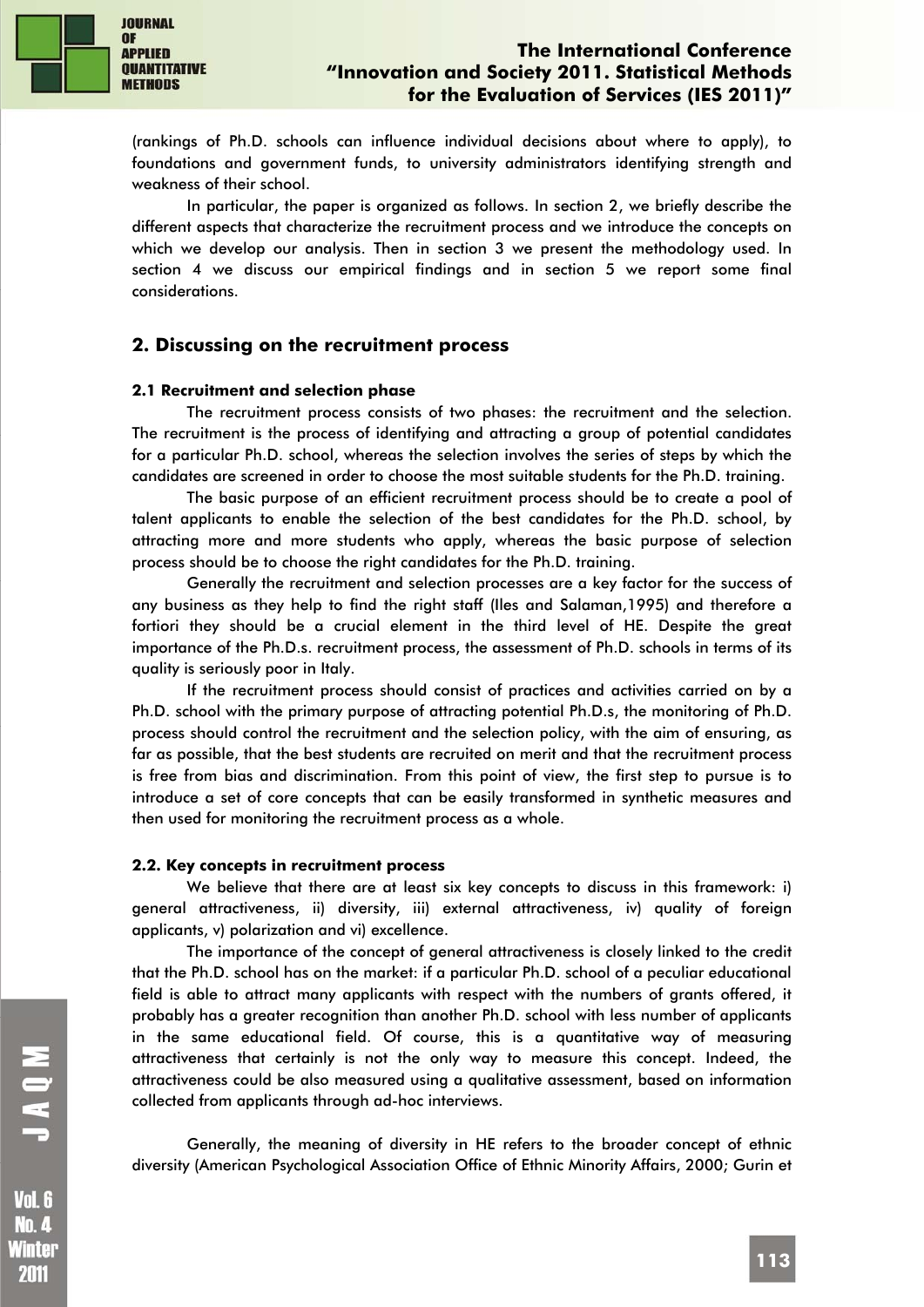

al., 2002). There could be other interesting approaches to consider the diversity, for example, from gender, age, religion viewpoint and moreover, in other frameworks of HE, the term diversity is also used with regard to variety among programs or services by academic institutions (Rossi, 2009; Teixeira et al., 2011). However, in this framework, we adopt the concept of diversity with a restricted meaning: indeed, for us diversity means to have heterogeneity among applicants in terms of universities where applicants have taken their graduation.

Nowadays, internationalization is wide recognized as one of the most important aspects in HE (IAU, 2003) as it constitutes a desirable form of academic diversity. In a wider picture, whatever strategy of a Ph.D. school inclines to increase external students (i.e. foreigners or applicants coming from other Italian universities) has a prominent component of openness. In this view, we refer to external attractiveness. Substantially, it is necessary to qualify diversity by measuring if it is directed towards a "local exclusive" shape or on the contrary towards completely internationalized shape.

Following this perspective, another key issue to face is related to the presence of foreign students. That is, it's not altogether true that quantity means quality. Indeed, it is well known that the variability in HE around the world is wide; for example, education in developing countries cannot be compared with well-organized educational systems like in Europe. However it is also true that it is better to rank universities than countries. In fact, in the world wide university ranking there are also Chinese and Indonesian universities in the top 200 (Universities Web Ranking, http://www.4icu.org/top200). However, whatever classification is adopted, the crucial aspect to take into account is the reputation of the foreigners' applications. In that way we refer to quality of foreign applicants $^2$ .

The other important concept that is necessary to clarify is what we call polarization. Medium/high degrees of diversity in a Ph.D. school of a particular local institution can be due to an elevated presence of students that apply from the other Italian universities. Instead of counting the richness (i.e. how many other Italian universities compete in each Ph.D. school of this particular local institution), we believe that it is more important to measure if there is a particular base (among other universities) that polarizes. In brief, the higher the polarization level of Ph.D. schools, the lower will be their diversification in terms of applicants.

Finally, the recruitment of excellent students who are highly motivated and qualified for the Ph.D. training has to be another of the priorities of schools as the quality of students that a school is able to attract increases its value. Substantially it would be important to measure the excellence by the proportion of applicants graduated with a full mark.

Unfortunately, this concept can have some problems when it has to be translated in an objective indicator due to available data. Indeed, in several academic institutions, and also in the University of Siena, foreign applicants report their maximum degree mark in a not comparable way with the Italian degree with laude. Moreover it is also well-known that in Italy there is a high degree of heterogeneity among different educational fields (for example, some of them have a greater propensity to give higher marks than others) and controlling for this presumable bias effect needs further information $3$ .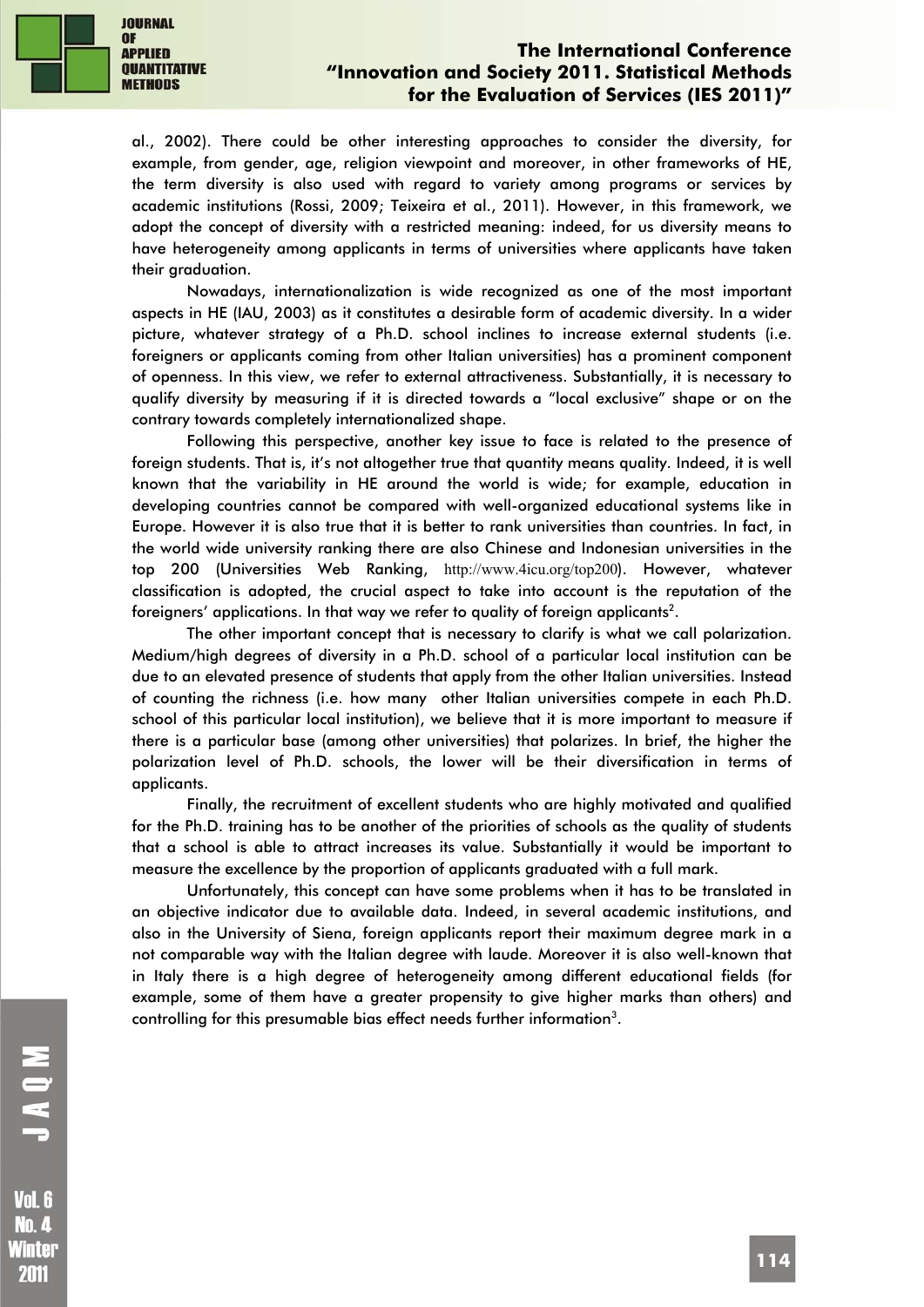

# **3. Methodological framework**

The methodological framework is multifaceted because the several concepts introduced in previous section have to be translated into synthetic measures. In order to simplify matters, we present the methodological framework divided into two basic perspectives previously mentioned: the attractiveness and the selection process. In particular, we pay more attention on the former as available data do not allow to deeply discuss the latter.

The general evaluation question is: is the Ph.D. school attractive? In order to establish if a Ph.D. school can be considered attractive we need to evaluate quantitatively and qualitatively the applicants.

Employing this perspective entails a preliminary examination of two population, on which indicators have to be referred: the applicants and the population of maintaining applicant status. Practically, we deal with the maintaining applicant status as they are the real population attending the selection; to simplify the reading, from now, we use the label of "applicants" for the population attending the selection.

*A measure for quantifying attractiveness* 

For quantifying applicants, in a given academic year, we wonder: how many students compete for a grant? The index that we could compute to answer that question is simply the ratio between the number of applicants and the number of available grants. Indeed this indicator counts how many applicants we have for each grant; it only takes positive values and it does not have a maximum, so we prefer to normalize it as follows:

$$
IA_{ij} = \frac{\frac{nA_{ij}}{nG_{ij}} - \min_{i} \left(\frac{nA_{ij}}{nG_{ij}}\right)}{\max_{i} \left(\frac{nA_{ij}}{nG_{ij}}\right) - \min_{i} \left(\frac{nA_{ij}}{nG_{ij}}\right)}
$$
(1)

where *nA<sub>ij</sub>* is the number of applicants and *nG<sub>ij</sub>* is the number of available grants in the *i-th* (*i=1…I*) Ph.D. school belonging to the *j-th* (*j=1…J*) educational field. Now the IA index may take values in the range [0,1]: it assumes minimum value equal to 0 for the less attractive school (the one presenting the smallest ratio  $\sqrt{A}A_{ij}$  ) and it assume the maximum value for the *ij nG*

best attractive school (the one presenting the largest ratio nd<sub>ij</sub>). The values within the range *ij nG*

(0,1) indicates the relative position of the generic Ph.D. school in the ranking, with respect to the worst or the best Ph.D. school.

#### *Measures for qualifying attractiveness*

For qualifying attractiveness several features can be considered. *Diversity* is the first of them. This concept relates to the evaluation question: Do the applicants achieve their graduation in different places?

In order to make this concept computable with a synthetic indicator we aggregate the information about the provenance of applicants, by using the categorical variable *Y,* whose categories are: a) University of Siena, b) other Italian university, c) foreign university $^4$ .

In social science, an index of diversity also referred to heterogeneity Gini index is a commonly used measure to determine variation in categorical data (Leti.1983, pag. 266)*.* As

No. 4 Winter 2011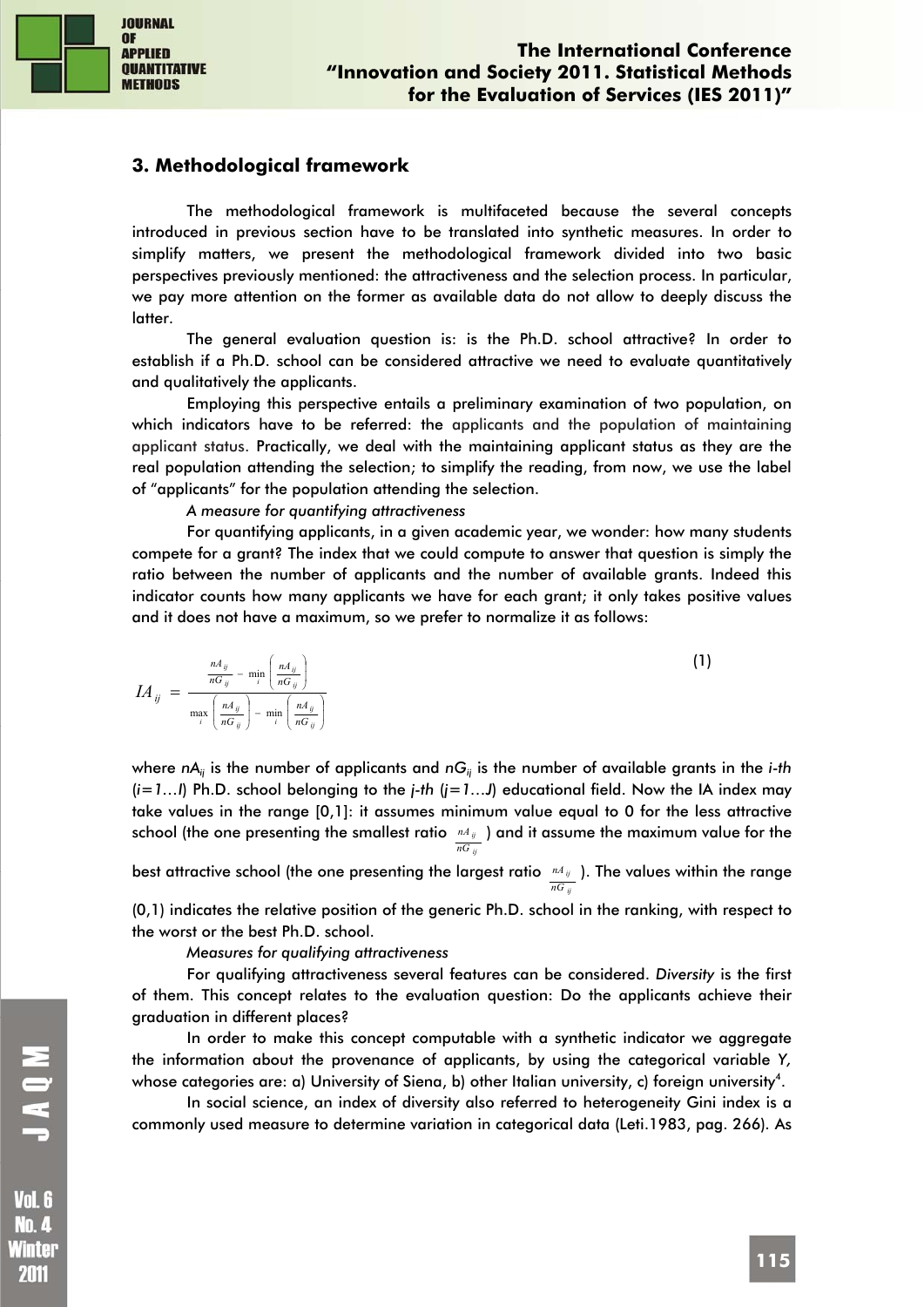

MOND

**Vol. 6** Nn 4 Winter 2011

the number of categories increases, the maximum value of such index also increases; therefore a relative diversity index is adopted and it is defined as:

$$
ID_{ij} = \left(1 - \sum_{k=1}^{K} p_{ijk}^{2}\right) \frac{K}{K - 1}
$$
 (2)

where  $k=1...K=<3$  is the number of categories of Y, and  $p_{ijk}$  is the proportion of applicants in the *k-th* category of Ph.D. school *i* in educational field *j*.

*ID* indicator takes values in the range [0,1]. Low values imply that the Ph.D. school *i*  is more concentrated (the minimum value 0 is reached if and only if applicants are perfectly homogeneous, that is all of them belong to the same category of the *Y*) whereas higher values mean that the school is more heterogeneous (*ID* assumes maximum value equal to 1 for schools whose applicants are perfectly heterogeneous, that is they are equally distributed among the categories of the *Y* variable).

*External attractiveness* is the second feature. In order to introduce the corresponding indicator related to this concept we start from the consideration that we could have *ID*=0 even if all the applicants belong to the category "foreign university", that is certainly unusual, but should be desirable in terms of internationalization of the Ph.D. school *i*. In this perspective, the evaluation question is: which is the degree of unlikeness of the observed distribution of applicants from the optimal theoretical distribution for a full internationalization of the Ph.D. school *i*?

So that we assume that categories of variable *Y* have an ordinal sense as follows: "University of Siena", "other Italian university", "foreign university". The internalization index which can be viewed as an unlikeness index (Capursi and Librizzi, 2008) is defined as:

$$
IE_{ij} = 1 - \sqrt{\frac{1}{K - 1} \sum_{k=1}^{K-1} P_{ijk}^2}
$$
 (3)

where *Pijk* is the cumulative proportion of applicants in the category *k (k=1…K<=3)* of school *i* in educational field *j*. *IE* index takes values in the range [0,1]. A Ph.D. school "local (Siena) exclusive" will have an unlikeness score of 0, the index increases if the degree of "openness" increases and for a Ph.D. school completely internationalized we will have an unlikeness score of 1**.** 

*Polarization* is the third feature. Now, for each Ph.D. school we consider only applicants belonging to the category "other Italian university". Therefore let  $p^{out}_{\,\,jj}$  be the

proportion of students of the Ph.D. school *i* in educational field *j* that apply from the *l-th* (*l=1…Lij*) other Italian university. Substantially we intend to evaluate if, for a given Ph.D. school, there is a preponderance (polarization) of applicants from a particular university over the "other Italian universities". In that context the evaluation question is: is there a particular Italian university (only among other universities), from which the main part of the applicants of a given Ph.D. school applies?

To capture this concept we define the following indicator:

$$
\begin{cases}\nIP_{ij} = 1 / [\max_{l=1...L_{ij}} (p_{ijl}^{out}) / (1 / L_{ij})] \text{ if } L_{ij} > 1\n\end{cases}
$$
\n(4)\n  
\n
$$
IP_{ij} = 0 \qquad \text{if } L_{ij} = 1
$$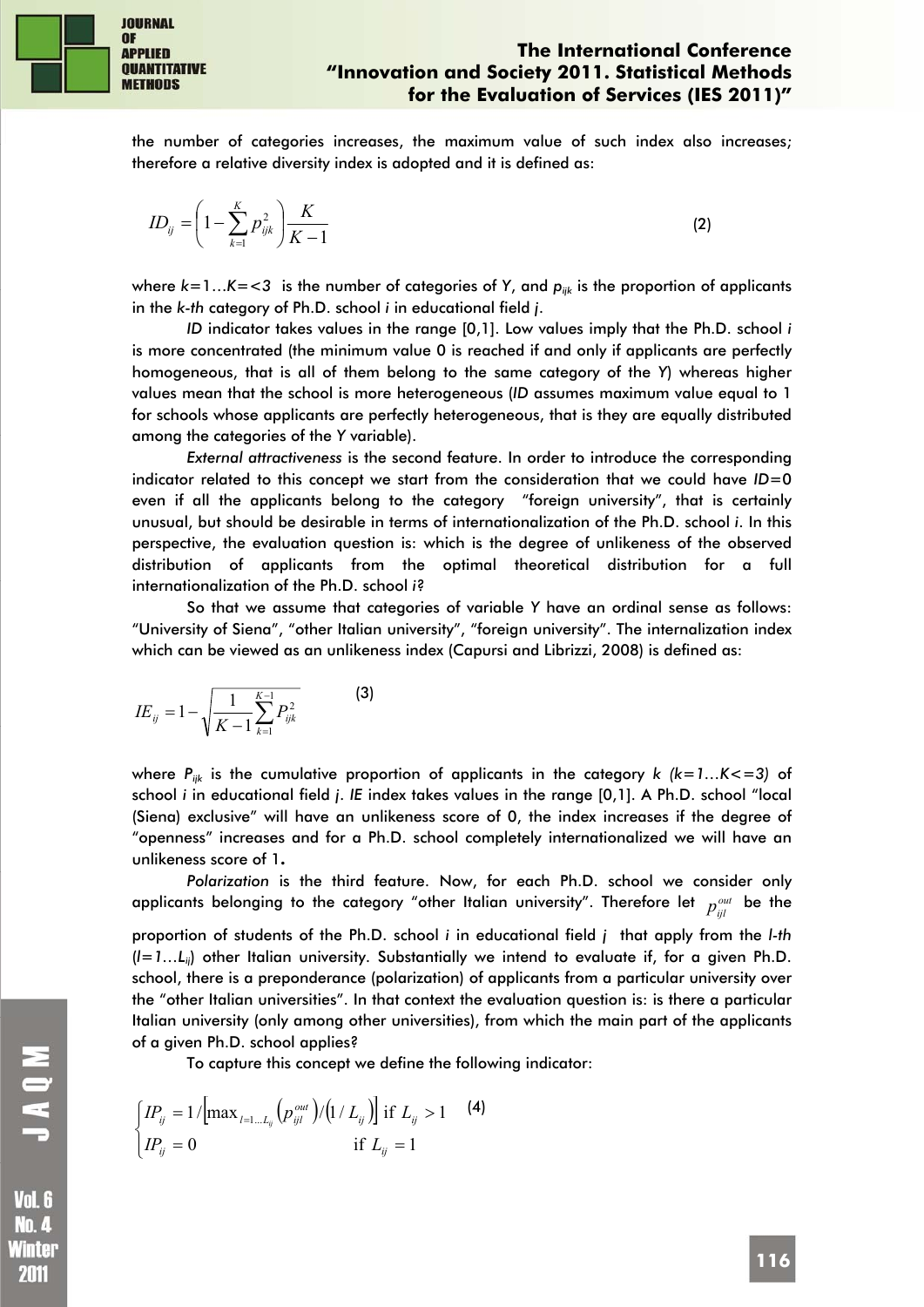

This index takes values in the range [0,1]. A Ph.D. school with the minimum degree of polarization assumes an index score of 1 (proportion equally distributed among universities), the index decreases with the increasing of polarization and we force the index to assume a zero value, for a maximum degree of polarization $^5\!$  .

Finally, *quality of foreign applicants* is the forth feature. Substantially, we move our attention to the subset of applicants belonging to the category "foreign applicants". As we explained in previous section, it is important for a Ph.D. school to take into account the prestige of the universities from which applicants come from. Of course it is a very difficult task, because this implies to have a perfect coding of the variable containing the name of the degree university for each applicant. In order to bypass that problem we use as proxy of the prestige of the university, a measure of "the prestige" of the country to which the university belongs; particularly we refer to the Human Development Index (HDI)<sup>6</sup>. So that we introduce a simple ratio that we label as "quality of foreign applicants" index as:

$$
I_HDI_{ij} = \frac{nF_{ij}^{VH}}{nF_{ij}}
$$
 (5)

where  ${}_{nF_{ij}}$ ri is simply the proportion of applicants coming from foreign universities belonging  $nF_{ij}$ 

to a country with "very high" level of *HDI.* Obviously the *I\_HDI* index takes values in the range [0,1]. A Ph.D. school will be better than others in terms of "quality of foreign applicants" if it assumes values close to 1.

#### **3.1. Measuring the selection process**

The measurement of the selection process is for sure a very hard task. The selection should guarantee to choose the most suitable candidates by using the most appropriate, efficient, fair, open and effective methods.

As a preliminary attempt to propose a measure for the assessment of the selection process we decided to compute the indexes  $\mathop{ID_{ij}}$  and  $\mathop{IE_{ij}}$ already calculated for the population of applicants, also for the population of winners. The basic idea is: if we assume that diversity is one of the most important aim of the recruitment strategy, we can affirm that the optimal sharing of the available grants of each Ph.D. school would be similar to the observed distribution of applicants. Obviously, observing the values of the indexes computed for the winners, we need to take into account of the values that the corresponding indexes assume for the applicants, population that we can consider as our conditioning distribution.

The development of more suitable indicators for measuring the selection process is obviously one of our aims but available data for the empirical analysis allow us to calculate only the indicators mentioned above that are strongly correlated with the corresponding indicators calculated on the population of the applicants.

#### **3.2. Definition of the composite indicator**

The several indicators defined in the previous sections make difficult to draw up a single ranking of the Ph.D. schools. For this reason, we introduce a composite indicator, on which a "crude" ranking of the Ph.D. schools can be written. The literature of composite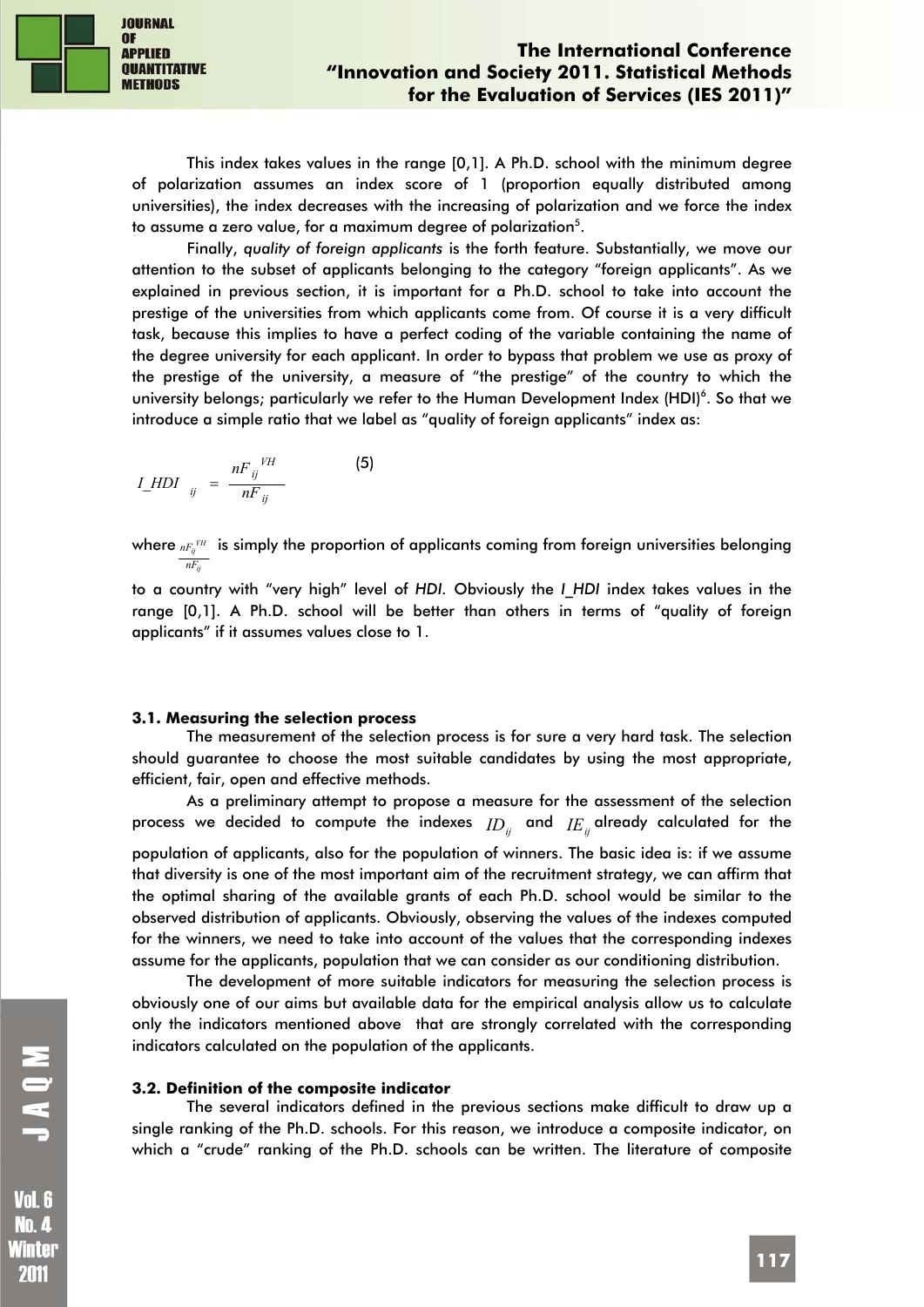

indicators offers several examples of aggregation techniques (Saisana *et al*., 2005), anyway, the definition of a composite indicator is not straightforward and the methodological challenges raise a series of technical issues that, if not considered adequately, can lead to composite indicators being misinterpreted (Pele, 2009). At official level, in empirical analysis, the most adopted formula is the simplest additive aggregation method that entails the simple average of sub-indicators having the same measurement unit, therefore we follow this methodology.

In detail, let *Iijs (s=1…S)* be the *s-th* sub-indicator for the school *i* in the educational field *j*; we define the composite indicator as:

$$
I_{ij}^{comp} = \sum_{s=1}^{S} I_{ijs} / S
$$
 (6)

However, in the empirical analysis, equation (6) does not take into account all the indicators previously mentioned but only the first four indicators: *IA*, *ID*, *IE*, *IP*. The *I\_HDI* index is neglected because for some Ph.D. schools the number of foreign applicants is actually very low. The other two indicators, based on the population of winners, are neglected as they are heavy correlated with the respective indicators calculated on the applicants.

However, we are aware that equation (6) may be subject to criticism for its simplicity, but in this framework the definition of the composite indicator is not our aim. Indeed, we use the composite indicator in order to support a "rule" by which to classify Ph.D. schools without losing sight of the multidimensional nature of phenomenon studied. This last aspect will be clarify in the empirical analysis.

# **4. Empirical analysis**

### **4.1. Some general figures**

The University of Siena sets up each year a number of Doctoral Schools belonging to the following five educational fields: Experimental Science (A), Biomedical and Medical Sciences (B), Literature, History, Philosophy and Arts (C), Economics, Law and Political Science (D), Interdisciplinary (Areas C and A).

The admission requirements for each school are specified in the relevant regulations for participation and are described in detail on the university web site (http://www.unisi.it/internet/home.html ); in general, almost all the schools select candidates considering their curricula and an interview. The empirical analysis refers to four academic years from 2007/2008 to 2010/2011 and it is based on administrative data (SIDRO archive). The number of Ph.D. schools have not a substantial variation across specialties and it remains also stable across academic years (we observe, on average, a total of 32 schools each years).

As general information, we know that the number of Ph.D. schools offered by the University of Siena in this period of observation shows a different trend, with respect to the National landscape (see the XI report CNVSU, CNVSU, 2011). In fact, while at national level between 2007/08 and 2009/2010 is observed a decreasing trend, the number of Ph.D. courses offered by the University of Siena slightly increases. Whereas, as regard to the percentage of the enrolled units who have achieved their graduation in a foreign university, the percentage is significantly higher for the University of Siena, with respect to the national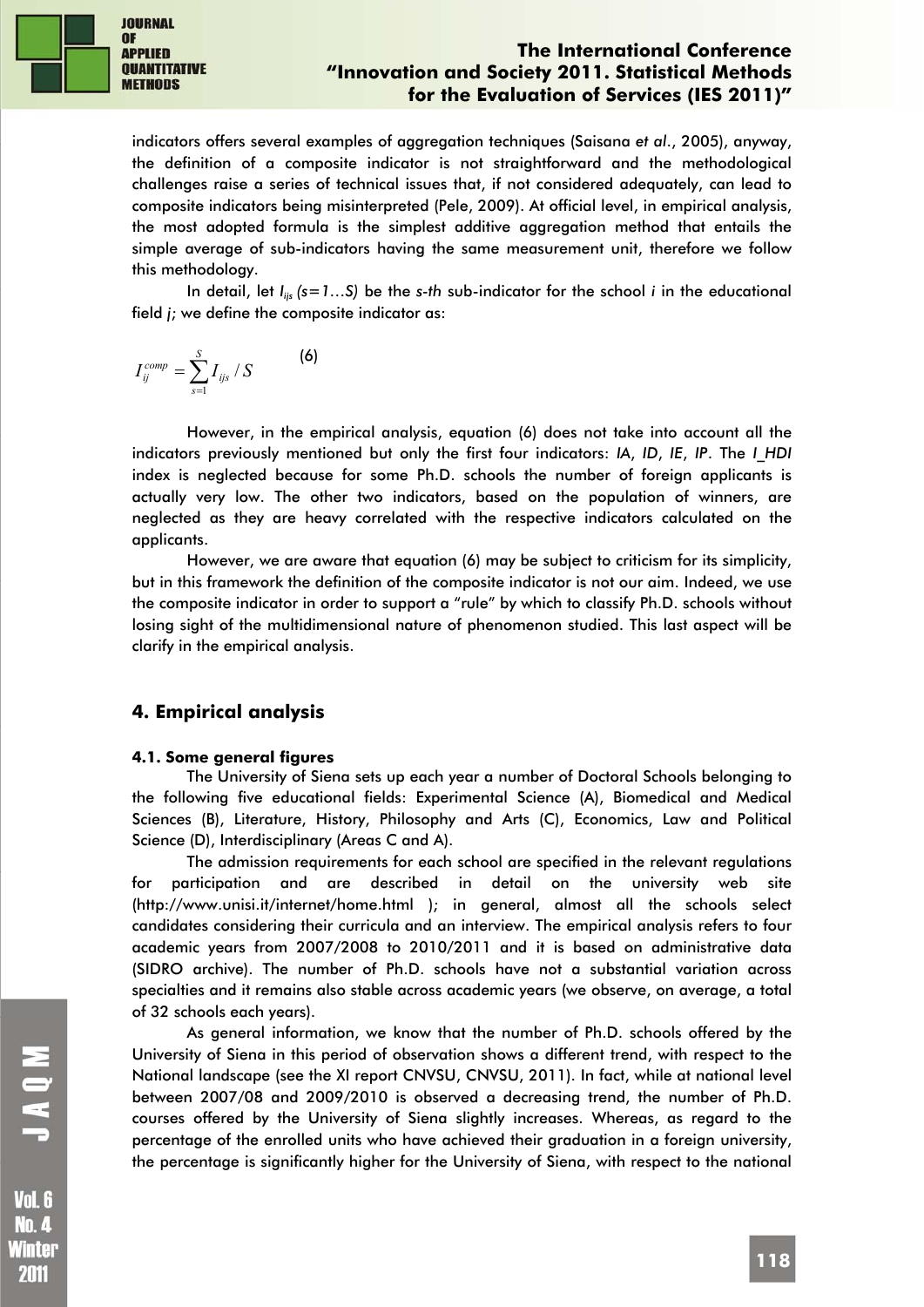

figures. Indeed, these latter show a mild but continuous increasing between the 3.2% (2003/04) to 8% (2009/10), while the percentage of the enrolled units who have achieved the graduation in a foreign university is around the 12% and even greater (around 16%) in 2009/10. However, the negative evidence, with respect to the national landscape, is that in Siena the general trend is uniform and not increasing.

A positive mark for the University of Siena is that the group of the applicants who have achieved their graduation in a foreign university is mainly composed by students coming from countries with a very high or high Human Development Index (see HDI in Table 1) for all the academic years.

|           | Academic years |         |      |         |      |         |         |        |  |
|-----------|----------------|---------|------|---------|------|---------|---------|--------|--|
| HDI       |                | 2007/08 |      | 2008/09 |      | 2009/10 | 2010/11 |        |  |
|           | n              | %       | n    | %       | n    | %       | n       | %      |  |
| Very high | 52             | 4.28    | 41   | 3.26    | 69   | 5.08    | 59      | 4.96   |  |
| High      | 51             | 4.19    | 50   | 3.98    | 58   | 4.27    | 40      | 3.36   |  |
| Medium    | 29             | 2.38    | 39   | 3.11    | 68   | 5.01    | 35      | 2.94   |  |
| Low       | 9              | 0.74    | 11   | 0.88    | 27   | 1.99    | 8       | 0.67   |  |
| Italy     | 1075           | 88.40   | 1115 | 88.77   | 1136 | 83.65   | 1047    | 88.06  |  |
| Total     | 1216           | 100.00  | 1256 | 100.00  | 1358 | 100.00  | 1189    | 100.00 |  |

| Table 1. Number of applicants (n) and % by HDI, a.y. 2007/08-2010/11, University of Siena |  |
|-------------------------------------------------------------------------------------------|--|
|-------------------------------------------------------------------------------------------|--|

Some other interesting evidences are related to the number of advertised grants: the local declining trend reflects the one related to the courses supply at national level, with the strongest declining in a.y. 2009/10.

### *4.2. Assessment of Ph.D. schools in terms of recruitment process*

In order to have an adequate number of observations in each Ph.D. school, especially for the population of winners, we pooled data across years. We find that in the 95% of Ph.D. schools the number of maintaining the applicant status is lower than the amount of applicants and this kind of selection causes less diversity because the external applications decrease. Moreover, there are no significant differences among educational fields (see Table 2).

As explained in section 3, the single indicators presented refer effectively to the population of maintaining applicant status as this group represents the students that really compete for the selection.

|  |  | Table 2. University of Siena-pooling data: number of applicants, maintaining applicant |  |  |  |
|--|--|----------------------------------------------------------------------------------------|--|--|--|
|  |  | status, winners, grants by educational field                                           |  |  |  |

| Educational        |            | Maintaining      |         |        | # Ph.D. |
|--------------------|------------|------------------|---------|--------|---------|
| field <sup>7</sup> | Applicants | applicant status | Winners | Grants | schools |
| A & I              | 1059       | 881              | 360     | 215    | 11      |
| B                  | 917        | 676              | 316     | 203    | 9       |
|                    | 1644       | 1229             | 275     | 152    |         |
| D                  | 1399       | 990              | 218     | 138    | 10      |
| Total              | 5019       | 3776             | 1169    | 708    | 37      |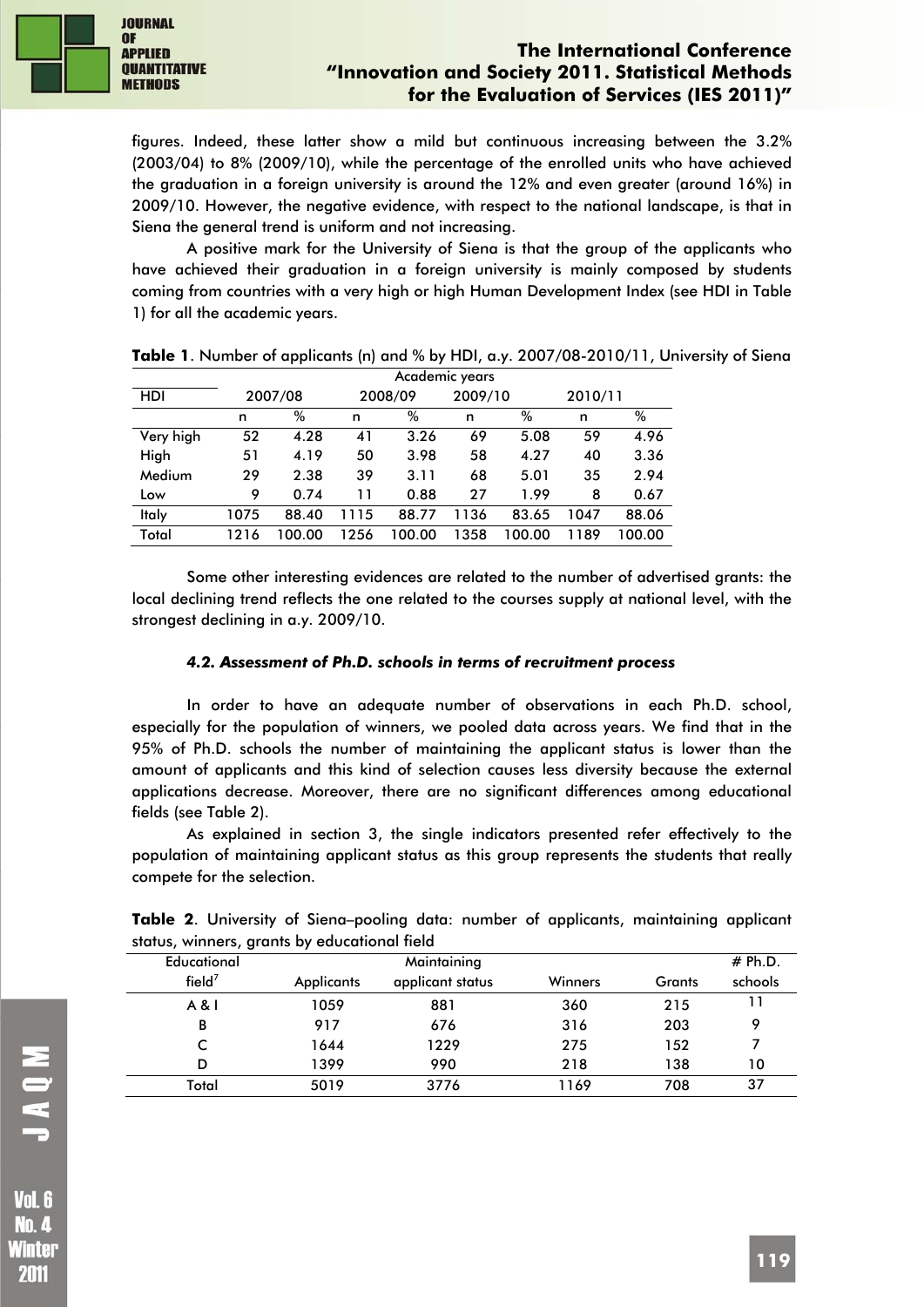Using the concepts and the indicators introduced in the previous sections, we characterize Ph.D. schools in terms of scores of the composite indicator and the patterns of the single indicators.

As preliminary analysis we compare the mean value and the Coefficient of Variation (c.v.), disaggregated by educational fields of each single indicator (see Table 3). For a quantitative assessment of attractiveness the *IA* index is considered. The index highlights a significant difference between the average values obtained by the C and D educational fields and the ones obtained by A and  $B^8$ . This heterogeneous behavior among areas justifies the large value of the c.v. computed for the whole set of Ph.D. schools. Moreover, it is worth to note that the D area, the one presenting the largest average value for *IA*, is also characterized by a very high c.v. value.

For a qualitative assessment of attractiveness the other indexes reported in Table 3 are considered. Let us begin with the *ID* and *IE* couple. The *ID* index is in general rather high (the average on the whole is 0.70) and it means that there is a significant degree of diversity. The educational field presenting the smallest *ID* index is C, however it is the one presenting the largest *IS* value, so it is the most open to applicants coming from foreign universities; on the other side we have the B field which is the most heterogeneous and consequentially the less internationalized.

As regard to the *IP* index, the A, B and D educational fields present similar values while C presents the lower value. If we consider this last result jointly with the overmentioned, we have that the C area is, on average: very attractive, less diversified than the others but the high variability of *ID* index causes an external attractiveness level similar to D area. Finally it seems to suffer of high polarization.

Looking at *I HDI* index, its values are significantly greater for A and C educational fields, whereas for B and D areas we find lower levels of *I\_HDI* but a very high variability. After all, in order to make some conclusion on the selection process we compare the *ID* and *IE* index computed on the population of applicants with those calculated on the population of winners (i.e. *ID\_w* and *IE\_w* indices). The distribution of the winners, on average, seems to reflect the one of the applicants for the A and B educational fields; the larger positive difference between the two distributions is recorded for the D area, even if we have a very good result for this area as regard to the IE indexes; in fact, on average, the distribution of the winners reflects the one of the applicants. For the other educational fields, the difference between *IE* and *IE\_w* is always positive, meaning that on average the selection process inclines to reduce diversity towards Siena exclusive shape.

| <b>Educational field</b> |      |      |      |      |      |      |      |      |       |      |
|--------------------------|------|------|------|------|------|------|------|------|-------|------|
|                          | A    |      | B    |      | c    |      | D    |      | Total |      |
| Indicator                | mean | C.V. | mean | C.V. | mean | C.V. | mean | C.V. | mean  | C.V. |
| IA                       | 0.13 | 0.93 | 0.09 | 1.17 | 0.31 | 0.52 | 0.32 | 0.90 | 0.21  | 0.99 |
| ID                       | 0.77 | 0.28 | 0.79 | 0.13 | 0.49 | 0.37 | 0.69 | 0.16 | 0.70  | 0.27 |
| IE                       | 0.44 | 0.24 | 0.30 | 0.33 | 0.53 | 0.21 | 0.50 | 0.35 | 0.44  | 0.33 |
| IP                       | 0.31 | 0.41 | 0.41 | 0.31 | 0.20 | 0.43 | 0.34 | 0.35 | 0.32  | 0.41 |
| I HDI                    | 0.38 | 0.82 | 0.22 | 1.48 | 0.37 | 0.67 | 0.32 | 1.05 | 0.32  | 0.93 |
| $ID-w$                   | 0.72 | 0.17 | 0.75 | 0.13 | 0.60 | 0.40 | 0.57 | 0.44 | 0.66  | 0.29 |
| IE-w                     | 0.33 | 0.39 | 0.24 | 0.29 | 0.48 | 0.33 | 0.50 | 0.44 | 0.38  | 0.48 |

| Table 3. Mean and c.v. of single indicators by educational fields |  |  |
|-------------------------------------------------------------------|--|--|
|-------------------------------------------------------------------|--|--|

The effective assessment of the recruitment process is presented in Table 4 where thirty-one schools are listed<sup>9</sup> by their score on the composite indicator defined in section 3.3.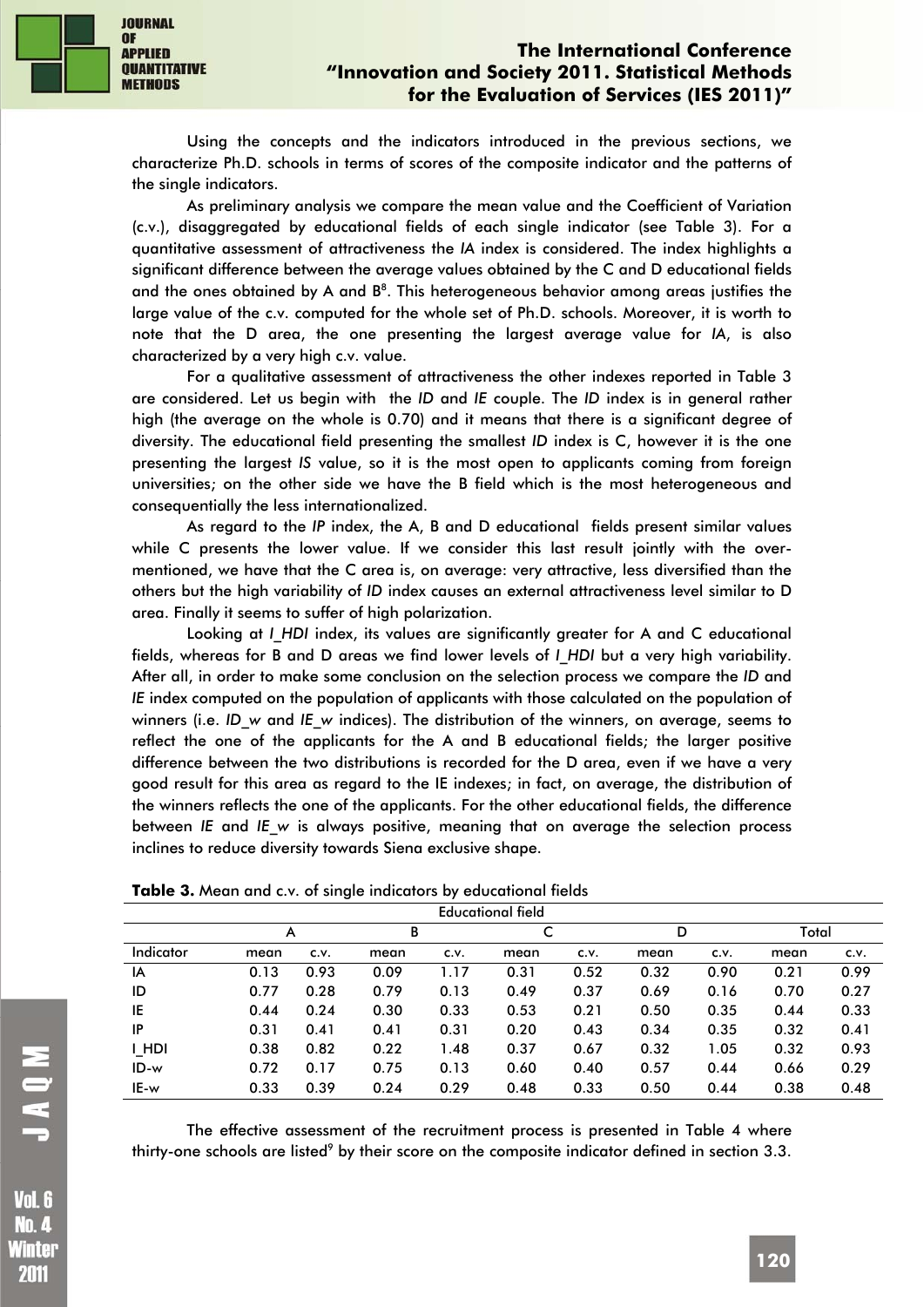

We decided not to report the scores of each indicators for each school, because, even if the quantitative figure are surely much more informative, it results harder to succeed in having an overall view of the performance of a Ph.D. school with respect to the others. Therefore we prefer to report the performance obtained as regard to each indicator *I* using the classification scheme illustrated in Table 5.

We begin with general observations that can be seen from a cursory inspection of the ranking. At the top, the D and A education fields dominate followed by B area, whereas at the bottom we find mainly schools of B and C area and also some schools of A educational field.

Particularly, the two best schools belong to D "Economics, Law and Political Science" and the following two to A "Experimental Science". Substantially, in this top position the schools of D area are characterized by the following pictures: quite high general attractiveness, medium level of diversity, very high degree of external attractiveness and poor level of polarization. At the same time they attract foreign students of good quality (see *I\_HDI* indicator). The first school is also able to correct the distribution of applicants toward very high level of diversity and internationalization by the selection process. The two schools of A education field show poor performances in terms of attractiveness but take advantage from a higher diversity, basically due to a high presence of applicants coming from other Italian universities among them we do not discover a polarizing academic institution.

Anyway in the first eleven positions we also find three schools of B area whose performances indicate a general lower capacity to attract, with respect to the D education field; they present a positive performance as regard to the diversity index (*ID*), and a negative performance regarding to the external attractiveness. However these schools are collocated in the top piece of the table thanks to good performance in the *IP* indicator.

In the middle of the ranking we find especially schools in C "Literature, History, Philosophy and Arts" educational field. They have on average good performances in terms of *IA* index but a poor level of diversity as they tend to high degree of internationalization. Moreover they also have very poor performances in terms of polarization.

|                         |     |                   |             |                         |                        |                    | <b>Indicators</b> |                          |                    |                          |               |
|-------------------------|-----|-------------------|-------------|-------------------------|------------------------|--------------------|-------------------|--------------------------|--------------------|--------------------------|---------------|
|                         |     |                   |             | Participants<br>Winners |                        |                    |                   |                          |                    |                          |               |
| Phd                     | n*  | $\mathsf{n}^{**}$ | Educational |                         |                        |                    |                   |                          |                    |                          |               |
| schools                 |     |                   | field       | IA                      | ID                     | ΙE                 | IP                | HDI<br>I                 | ID<br>w            | IE $w$                   | <b>I</b> comp |
| 23                      | 177 | 28                | D           | $\ddot{}$               | $+$                    | $+ +$              |                   | $+$                      | $+ +$              | $+$<br>$+$               | 0.53          |
| 9                       | 314 | 38                | D           | $\ddot{}$               | 0                      | $\pm$<br>$\ddot{}$ |                   | 0                        | 0                  | $\pm$<br>$+$             | 0.53          |
| 33                      | 29  | 12                | A           |                         | $\div$<br>$\div$       | $\ddot{}$          | $\div$<br>$\div$  |                          | $\Omega$           | 0                        | 0.51          |
| 24                      | 106 | 49                | A           | -                       | $\ddot{}$<br>$\ddot{}$ | 0                  | $+$<br>$\ddot{}$  |                          | $\pm$              | -                        | 0.50          |
| 8                       | 63  | 29                | D           |                         | $+$                    | $\ddot{}$          | $\ddot{}$         | ۰                        | $\pm$              | ٠                        | 0.49          |
| 28                      | 135 | 33                | A           | $\div$                  | $+$<br>$\ddot{}$       | 0                  |                   | 0                        | $\pm$              | ٠                        | 0.46          |
| 32                      | 40  | 21                | B           |                         | $\ddag$                | ۰                  | $\pm$<br>$\pm$    |                          | $\pm$              | -                        | 0.46          |
| $\overline{\mathbf{4}}$ | 45  | 37                | B           |                         | $+$<br>$\pm$           | -                  | $+$               | 0                        | $\div$<br>$+$      | 0                        | 0.45          |
| 34                      | 113 | 20                | A           | $+$<br>$\div$           | 0                      | 0                  |                   | $\ddot{}$                | $\pm$              | -                        | 0.45          |
| 12                      | 69  | 25                | B           |                         | $\ddot{}$              | ۰                  | ┿<br>$\ddot{}$    | $\blacksquare$           | $\pm$              | ٠                        | 0.44          |
| $\boldsymbol{2}$        | 54  | 27                | A           |                         | $+$                    |                    | $\ddot{}$         | $\div$<br>$\div$         | $\ddot{}$<br>$\pm$ | $\overline{\phantom{a}}$ | 0.43          |
| 19                      | 182 | 36                | B           | $\div$                  | 0                      | $\div$             |                   |                          | $\pm$              | ٠                        | 0.43          |
| 20                      | 118 | 25                | c           | $+$                     | 0                      | 0                  |                   | 0                        | $\div$<br>$\div$   | 0                        | 0.43          |
| 5                       | 138 | 65                | B           |                         | $\ddot{}$<br>$\pm$     | ۰                  | 0                 | $\overline{\phantom{0}}$ | $\pm$              | ٠                        | 0.41          |
| 14                      | 114 | 50                | A           |                         | $+ +$                  |                    |                   | $\ddot{}$                | $\pm$              | ٠                        | 0.40          |
| 7                       | 196 | 52                | D           | 0                       | 0                      | $+$                |                   |                          |                    | $\ddot{}$                | 0.40          |
| 18                      | 47  | 31                | B           |                         | $\ddot{}$              |                    | $\div$<br>┿       |                          | $\pm$              | ٠                        | 0.40          |
| 16                      | 373 | 71                | C           | $\ddot{}$               |                        | $\ddot{}$          |                   | 0                        | 0                  | 0                        | 0.39          |

**Table 4.** Ranking of Ph.D. schools based on the recruitment phase, University of Siena – pooling data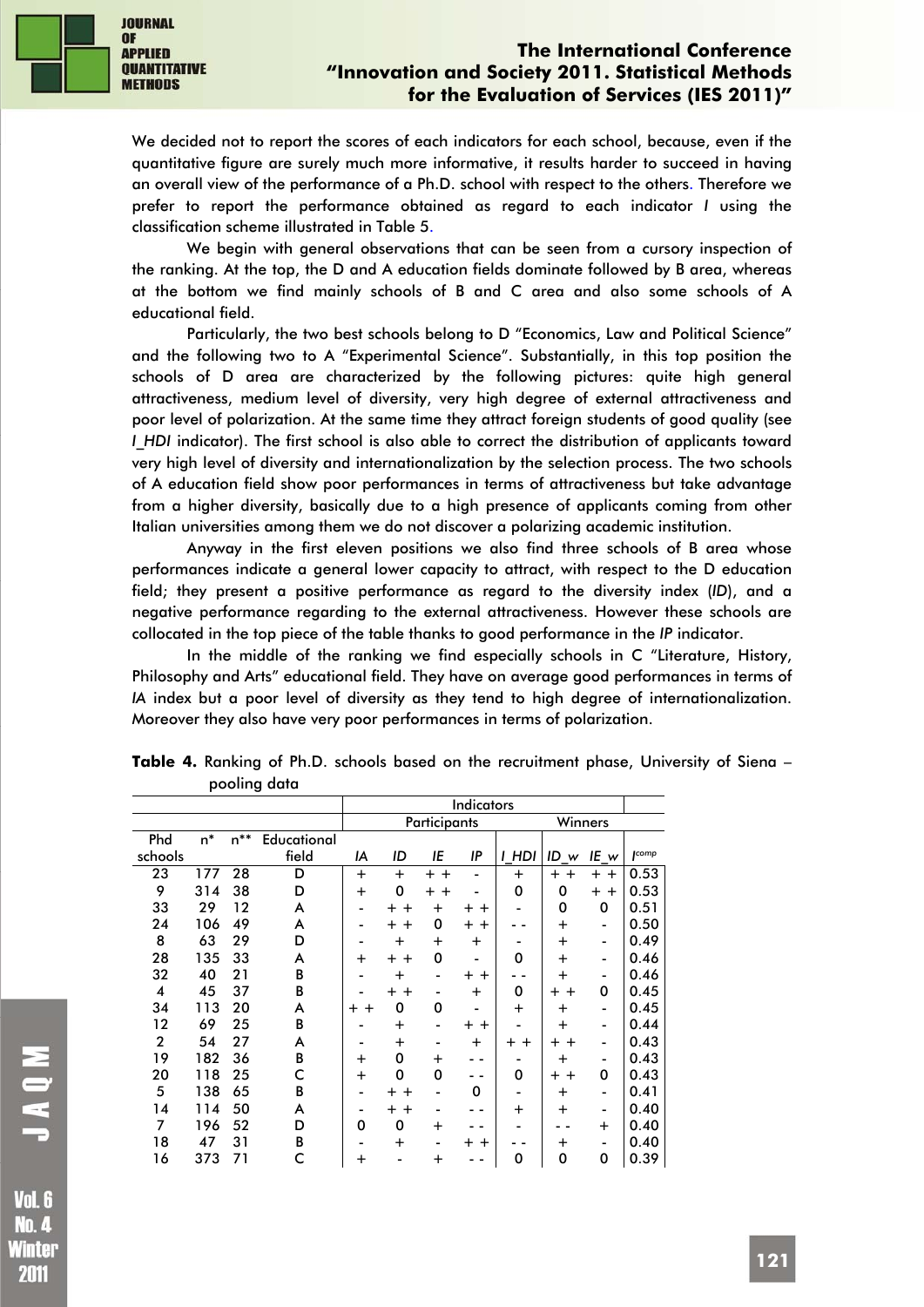

| 17 | 242 | 53 |   | $\div$ |   |   |           |                    | $\div$ | 0                | 0.39 |
|----|-----|----|---|--------|---|---|-----------|--------------------|--------|------------------|------|
| 21 | 162 | 48 |   | 0      |   | 0 |           | $\pm$              | ┿      |                  | 0.39 |
| 15 | 44  | 19 | D |        |   | 0 | ┿         |                    | 0      | 0                | 0.38 |
| 6  | 46  | 21 | D |        |   |   | $\div$    |                    |        |                  | 0.37 |
| 27 | 124 | 53 | A |        | 0 |   |           | 0                  | $\pm$  | -                | 0.37 |
| 26 | 55  | 45 | A |        | ┿ |   | $\,{}^+$  |                    | $\pm$  |                  | 0.36 |
| 25 | 58  | 33 | B |        | ┿ |   | 0         |                    | 0      |                  | 0.36 |
| 30 | 41  | 26 | A |        |   | ┿ |           | $\ddot{}$<br>$\pm$ |        | $\ddot{}$<br>$+$ | 0.34 |
|    | 45  | 28 | B |        | 0 |   | ┿         |                    |        |                  | 0.34 |
| 3  | 52  | 40 | B |        |   |   | $\pm$     | $\div$<br>$+$      | 0      |                  | 0.33 |
| 10 | 36  | 18 | C |        |   |   | $\ddot{}$ | $\pm$              |        | $\div$           | 0.33 |
| 22 | 210 | 53 |   |        |   |   |           | $+$<br>$\pm$       |        | $\div$           | 0.32 |
|    | 67  | 28 |   |        |   |   |           | 0                  |        | ┿                | 0.31 |

\* n refers to the population of applicants, \*\* n refers to the population of winners

At the bottom of the ranking we find a mixture of Ph.D. schools belonging to several educational fields, indeed several of them show poor attractiveness and some others poor diversity and high polarization. Taking, for example, the two bottom PhD schools, their external attractiveness performance is good but they heavy suffer of polarization.

| Intervals                                             | Classification        | Index                                      |
|-------------------------------------------------------|-----------------------|--------------------------------------------|
|                                                       |                       | Performance                                |
| $I \leq (\bar{x} - s)$                                | Very poor performance | $^{\prime\prime}$ $\sim$ $^{\prime\prime}$ |
| $\overline{x}$ – s < I $\leq \overline{x}$ – 0.25s    | Poor performance      | $\boldsymbol{u}$ $\boldsymbol{u}$          |
| $\bar{x}$ – 0.25 s < I < $\bar{x}$ + 0.25 s           | On average            | " በ "                                      |
| $\overline{x}$ + 0.25 s $\leq I$ < $\overline{x}$ + s | Good performance      | $'' +$ "                                   |
| $I \geq (\bar{x} + s)$                                | Very good performance | $'' + +''$                                 |

**Table 5.** Classification system used for defining single index performance

### **5. Some final remarks**

The ranking exercise has become more and more common in recent years despite the widespread criticism of what factors have to be measured and the way measurements are carried out. The main purpose of the use of rankings in higher education institutions -university, faculty, department- should be to make complex circumstances more transparent, especially for students who have to choose in an aware way. We also stress that, in Italy, the evaluation of the performance and the following ranking would be very important for the highest educational level, i.e. the Ph.D. where central institution should invest money in an efficient way in order to contribute to the growth of knowledge and innovation.

We believe that a proper monitoring and evaluation process should start from the recruitment phase as it represents the input for the overall Ph.D. process, however this aspect is always neglected in the official report that universities have to present at the end of each academic year.

In this view, we propose a final ranking of Ph.D. schools using several aspects of Ph.D. recruitment process. Indeed, the final important result of this paper is not the final ranking, but it is the possibility of highlighting the strength and the weakness in each Ph.D. school for aspects concerning the recruitment process. This information, if properly used, with other information can improve the assessment of each Ph.D. school and in the long term can help to operate a right rationalization of resources by improving the existing Ph.D.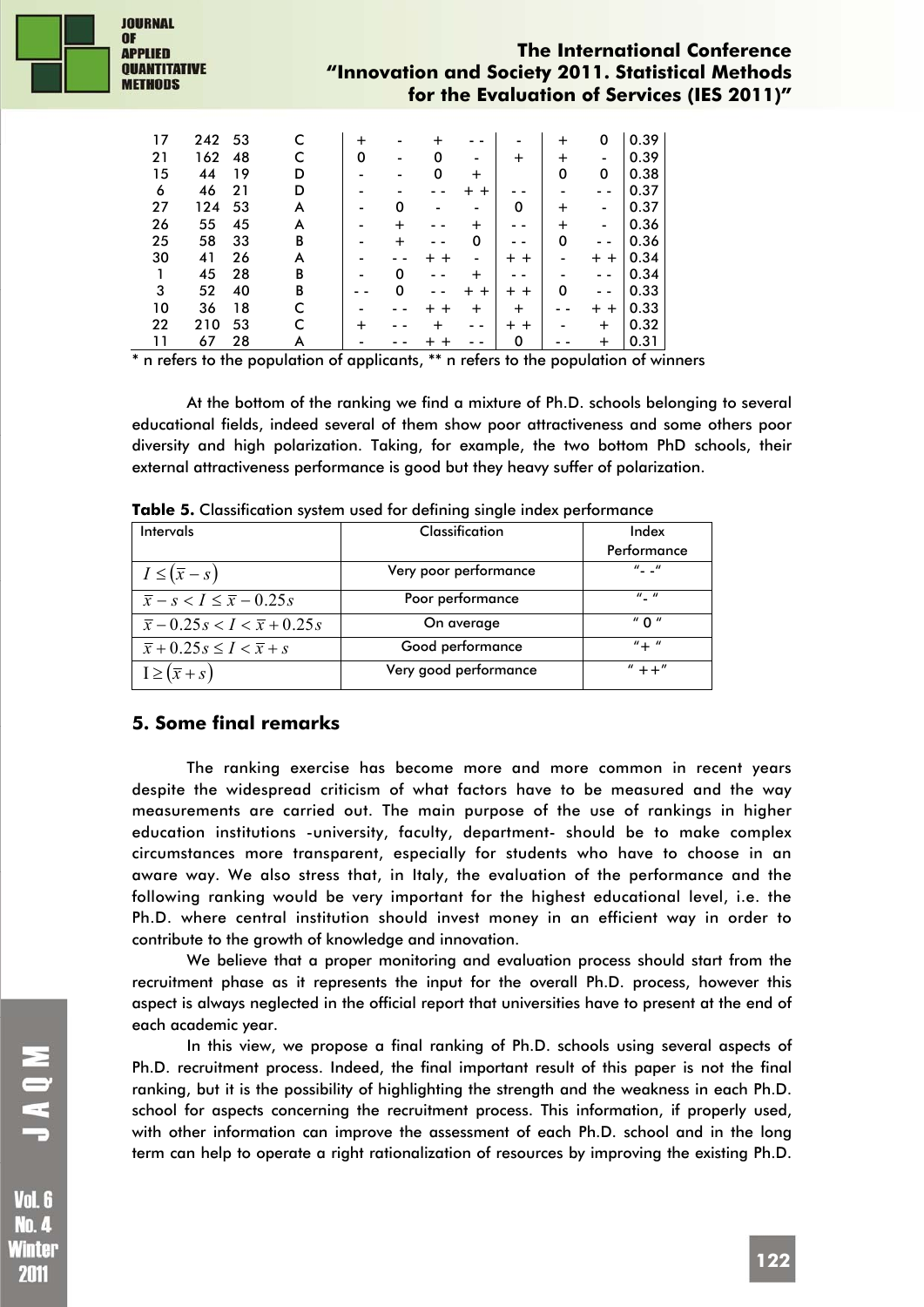

schools in their deficiencies and by decreasing the number of those having several shortages.

As final remark, we add that this paper is intended, not simply to report on the current picture, but also to discuss an agenda for presenting actions and future changes. The present, in this case could be our enemy. The debate on the present could be our challenge.

# **References**

- 1. Aamodt, P.O. and Kyvik, S. **Access to higher education in the Nordic countries**, in Tapper, T. and Palfreyman, D. (Eds), "Understanding Mass Higher Education: Comparative Perspectives on Access", Routledge, London, 2005
- 2. American Psychological Association Office of Ethnic Minority Affairs. *Model strategies for ethnic minority recruitment, retention, and training in higher education,* Washington, DC, 2000
- 3. CNVSU, **Undicesimo Rapporto sullo Stato del Sistema Universitario**, Gennaio 2011
- 4. Campostrini, S., **After the PhD. A study of career paths, job and training satisfaction among Ph.D. graduates from an Italian university**, Attanasio, M.; Capursi, V. (Eds.). "Statistical Methods for the Evaluation of University Systems", Springer 2010
- 5. Capursi, E. and Labrizzi L., **La qualità della didattica: indicatori semplici o composti?**, in Capursi V., Ghellini G. (Eds), "DOTTOR DIVAGO, Discernere, Valutare e Governare la Nuova Università", Collana dell'AIV, F. Angeli, Milano, 2008, pp. 139- 156
- *6.* D'Agostino, A., Ghellini, G. and Neri, L. **Monitoring, measuring, and assessing the Italian Ph.D. system**, Atti della XLVI Riunione Scientifica della Società Italiana di Statistica, 2010
- *7.* D'Agostino A. and Ghellini G. **Labour market outcome for Ph.D. graduates**, in Capursi, E. and Attanasio, M. (eds.), "Statistical Methods for the Evaluation of University Systems", Springer-Verlag Berlin Heildelberg, 2011, pp. 247-260
- 8. Dequarti, E., Gerzeli, S. and Giudici, P., **Career opportunities and training satisfaction among Ph.D. graduates: application of an index for ordinal data according to the stochastic dominance approach**, "Proceedings of the Italian Statistical Society conference", Padova, 2010
- 9. ENQA, **European Standard and Guidelines,** 2006, www.enqa.eu/pubs\_esg.lasso
- 10.Ghellini, G., Neri, L. and D'Agostino, A., **Towards a longitudinal survey design for Ph.D. evaluation**, Quaderni di Statistica, vol.11, 2009, pp. 127-143
- 11.Gurin, P., Dey, E.L., Hurtado, S., and Gurin, G. **Diversity and higher education: Theory and impact on educational outcomes**. Harvard Educational Review, 72(3), 2002, pp. 1- 21
- 12.Herriot, P. (Ed.) *Handbook of Assessment in Organizations*, Wiley, Chichester, 1989
- 13.Iles, P. and Salaman, G. **Recruitment, Selection and Assessment in Human Resource Management**, in J. Storey (ed.) "Human Resource Management: a Critical Text", Routledge, London, 1995
- 14.IAU, **Internationalization of higher Education: Practices and priorities**, Final Report, 2003
- 15.Leti G., **Elementi di Statistica Descrittiva**, Il Mulino, 1983, pp. 266-267
- 16.Frølich, N. and Stensaker, B. **Student recruitment strategies in higher education: promoting excellence and diversity?** International Journal of Educational Management Vol. 24 No. 4, 2010, pp. 359-370
- 17.Saisana, M., Saltelli, A. and Tarantola S. **Uncertainty and Sensitivity analysis techniques as tools for the quality assessment of composite indicators**, Journal of the Royal Statistical Society - A, 168(2), 2005, pp. 1-17
- 18.Pele, D. T. **About The Impossibility Theorem For Indicators Aggregation**, Journal of Applied Quantitative, vol.4 No.1, 2009, pp. 82-87

MOVL